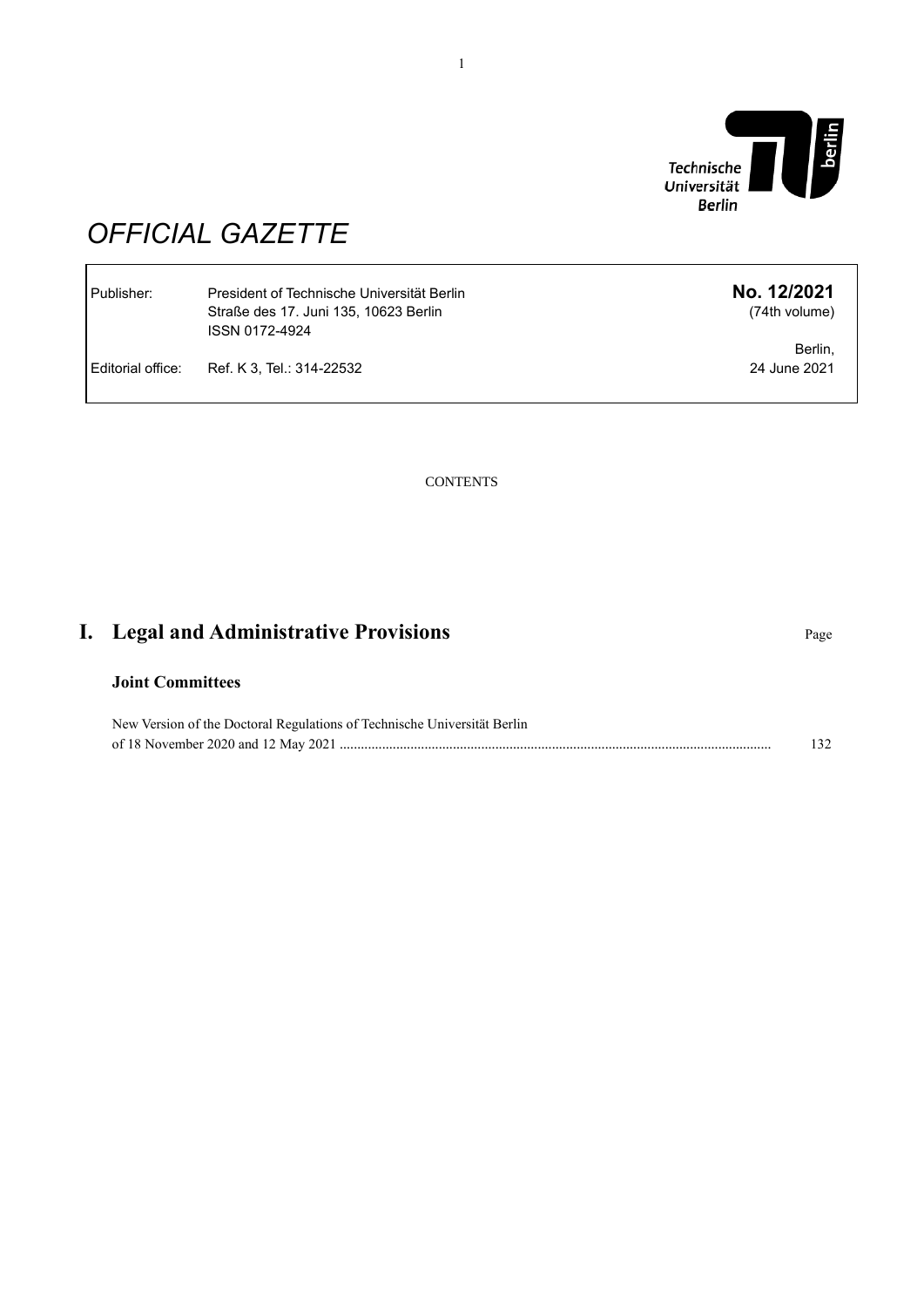# **I. Legal and Administrative Provisions**

### **Joint Committees**

#### **New Version of the Doctoral Regulations of Technische Universität Berlin**

#### **of 18 November 2020 and 12 May 2021**

On the recommendation of the joint committees without decision-making authority of Faculties IV, IV, V, VI, and VII and the approval of the Academic Senate and in accordance with Section 74 (4) of the Berlin State Higher Education Act (Berliner Hochschulgesetz - BerlHG) in the version of 26 July 2011 (Gazette of Laws and Ordinances [GVBl.] 378) most recently amended by the act of 4 May 2021 (GVBl. p. 435) in conjunction with Section 18 (1) no. 1 of the Constitution of Technische Universität Berlin, the Faculty Boards of Faculties I, IV, V, VI, and VII of Technische Universität Berlin passed the following revised version of the doctoral regulations.

#### **Overview of content**

|  | <b>Section 1</b> - Scope and basics                                                                 |
|--|-----------------------------------------------------------------------------------------------------|
|  | <b>Section 2</b> - Objective and content of the doctorate                                           |
|  | <b>Section 3</b> - Admission requirements                                                           |
|  | <b>Section 4</b> - Application as doctoral candidate                                                |
|  | <b>Section 5</b> - Admission to the doctoral procedure                                              |
|  | <b>Section 6</b> - Commencement of the doctoral procedure                                           |
|  | <b>Section 7</b> - Evaluation of the dissertation                                                   |
|  | <b>Section 8</b> - Scientific defense                                                               |
|  | <b>Section 8a</b> - Inspection of files                                                             |
|  | <b>Section 8b</b> - Reconsideration procedure                                                       |
|  | <b>Section 9</b> - Publication of the dissertation                                                  |
|  | Section 10 - Awarding the doctorate                                                                 |
|  | <b>Section 11</b> - Withdrawal of the doctoral application,<br>suspension of the doctoral procedure |
|  | <b>Section 12</b> - Joint doctoral procedure with foreign<br>educational institutions               |
|  | <b>Section 13</b> - Honorary doctorates                                                             |
|  | Section 14 - Revocation of a doctorate                                                              |
|  | <b>Section 14 a</b> - Revocation of an honorary doctorate                                           |
|  | <b>Section 15</b> - Transitional provisions                                                         |
|  | Section 16 - Entry into force/expiration                                                            |

Annex to the Technische Universität Berlin Doctoral Regulations

#### **Section 1 Scope and basics**

(1) <sup>1</sup>These regulations governing the conferral of doctorates apply to the following university degrees: Dr.-Ing. (Doctor of Engineering Sciences), Dr. rer. nat. (Doctor of Natural Sciences), Dr. phil. (Doctor of Philosophy), and Dr. rer. oec. (Doctor of Economic Sciences) at Technische Universität Berlin. <sup>2</sup>The responsibilities of the faculties for the awarding of these doctoral degrees are set out in Appendix 1.

(2) The Faculties may present proposals to the Academic Senate for awarding one of the doctoral degrees in subsection 1 honoris causa (h.c.) in recognition of outstanding academic achievement.

(3) The doctoral degrees cited in subsection 1 may be awarded only once per academic chair.

### **Section 2 Objective and content of the doctorate**

(1) <sup>1</sup>The doctoral process establishes that the doctoral candidate has the capacity to make an independent contribution to scientific research and development. <sup>2</sup>This is demonstrated through the acceptance of a written dissertation and a successful scientific defense.

 $(2)$  <sup>1</sup>The dissertation is a scientific treatise written by the doctoral candidate that advances the scientific state of the art in a research area. <sup>2</sup>The focus of the dissertation depends on the doctoral degree: for Dr.-Ing., the focus is on an engineering science, for Dr. rer. nat., it is on a mathematical or natural science, for Dr. phil., the humanities or the social sciences, and for Dr. rer. oec., economics or business administration. <sup>3</sup>The dissertation shall be written in German or English. <sup>4</sup>With the approval of the faculty board, it may also be written in another language. <sup>5</sup>An abstract of the dissertation must be provided in both German and English, irrespective of which language the dissertation is written in. <sup>6</sup>The subject area must be represented by a full professor, university lecturer, junior professor, junior research group leader, or a full-time extraordinary professor within the faculty.

 $(3)$  <sup>1</sup>The dissertation as a scientific treatise can consist of separate published papers or papers submitted for publication (kumulative Dissertation or dissertation by publication). <sup>2</sup>Such work must follow an internal logic which has to be coherently demonstrated by an overall introduction and concluding discussion. <sup>3</sup>Further details regarding the type and number of contributions are determined by the faculties.

(4) <sup>1</sup>Prepublication of scientific findings which constitute part of the dissertation or a cumulative dissertation is also possible on the basis of co-authorship. <sup>2</sup> In cases of co-authored work, the applicant has to demonstrate which substantial contribution to the concept, content or methodology of the work they have made.

(5) In the scientific defense, the doctoral candidate should present the methodological approach and the scientific conclusions of the dissertation and thereby demonstrate their ability to assess the problems and findings of the dissertation and understand their significance within the relevant discipline.

#### **Section 3 Admission requirements**

 $(1)$  <sup>1</sup>In order to be admitted as doctoral candidate, an applicant must have successfully completed a master's degree at a university or university of applied sciences (Fachhochschule) or a comparable degree (Diplom, Magister, or Staatsexamen).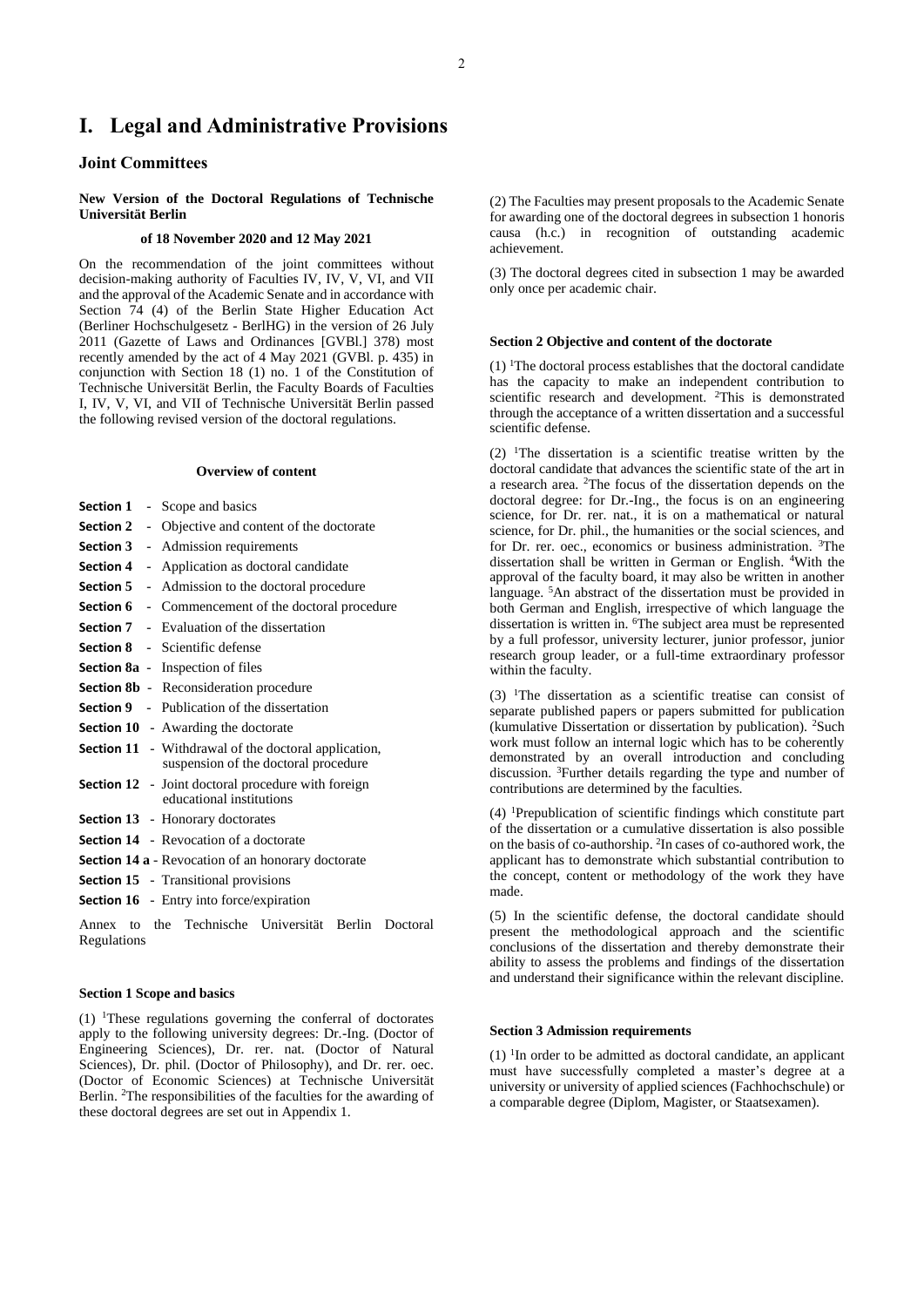The aforementioned university degrees have to be successfully completed in an engineering field for a Dr.-Ing., in mathematics or a natural science for a Dr. rer. nat., in the fields of the humanities or social sciences for a Dr. phil., and in economics or business science for a Dr. rer. oec. <sup>2</sup> If a university degree was acquired in a subject area which does not correspond to the doctoral degree, the faculty board may require additional coursework and examinations.

 $(2)$  <sup>1</sup>Academically outstanding candidates with a bachelor's degree can be directly admitted to a doctoral degree on the basis of a qualification procedure. They are not required to obtain a further degree as defined in subsection 1 above. <sup>2</sup>Academic aptitude is determined by

- 1. the successful completion of at least one and up to three admission exams in the subject area of the proposed doctoral research and related fields and one published work, generally as lead author, in a relevant publication with academic quality assurance, or
- 2. the successful completion of the entry phase of a graduate school or a comparable program. The entry phase must have a minimum duration of two semesters, be recognized by the faculty and be completed by at least one exam.

<sup>3</sup>At least one of the admission exams referred to in sentence 2, no. 1 may not be conducted by the supervisor. <sup>4</sup>The admission exam verifies that the applicant has the required scientific and methodical abilities in the intended field of doctoral studies. <sup>5</sup>The attendance of courses prior to the exam is not required. <sup>6</sup>The faculty board may determine specific rules for the content, form and conducting of the admission exam. <sup>7</sup>A failed admission exam cannot be repeated at the same or another faculty of Technische Universität Berlin.

 $(3)$  <sup>1</sup>An applicant completing a Diplom degree at a university of applied sciences (Fachhochschule) with an overall grade of "with distinction," "very good," or "good," is required to further demonstrate their academic aptitude to pursue a doctorate. <sup>2</sup>Such proof is provided by the applicant passing at least one and up to three admission exams in the subject area of their intended doctorate and related fields as per subsection 2. Admission exams are to be taken after the candidate has applied for admission as doctoral candidate in accordance with Section 4. The admission examination verifies that the applicant has the required academic skills in the field of their intended doctorate.

(4) If the applicant has completed university studies abroad, the faculty board may accept the equivalence of the university degree with a German university degree as per subsection 1 under consideration of an expert evaluation to be obtained from the relevant department at Technische Universität Berlin.

(5) The additional required qualifications referred to in subsections 1 to 4 must be submitted prior to the application to commence the doctoral procedure.

(6) The faculty board must decline admission as doctoral candidate if the applicant's thesis or similar work has already been failed in the context of a doctoral procedure at a research university.

#### **Section 4 - Application as doctoral candidate**

(1) <sup>1</sup>The applicant must declare in writing their intent to pursue a doctorate at the selected faculty at the earliest possible date. <sup>2</sup>The application must contain a description of the intended subject of the dissertation, a work plan, as well as the documentation referred to in Section  $5(1)$ , sentence 3, nos. 1-3; candidates that have completed a Diplom degree at a university of applied sciences (Fachhochschule) must attach their Diplom thesis, as well as any possible additional scientific theses. <sup>3</sup>The thesis is to be supervised by a full professor, university lecturer, junior professor, junior research group leader with a doctorate or full-time extraordinary professor in the faculty, whose agreement must be submitted along with the application. <sup>4</sup>The dean assesses the application and informs the applicant of either acceptance and possible conditions, or a denial in writing in accordance with subsection 3. <sup>5</sup>Furthermore, the applicant and their supervisor or supervisors shall conclude a supervision agreement in accordance with the current regulations of Technische Universität Berlin. <sup>6</sup>The aforementioned provisions are passed by the committee which oversees the doctoral regulations of Technische University Berlin.

 $(2)$  <sup>1</sup>In the case of acceptance, the applicant is entitled to reasonable support for completing their thesis from the faculty, within the scope of the available materials and personnel. <sup>2</sup>There is no entitlement to a workplace at the University. <sup>3</sup>Once the supervisor has declared their consent, they are obliged to supervise the applicant unless they can substantiate important reasons for terminating their supervisory role to the faculty board.

(3) <sup>1</sup>The faculty board may reject the application only if:

- 1. The subject area of the dissertation is not represented by a full professor, university lecturer, junior professor, junior research group leader with a doctorate or full-time extraordinary professor;
- 2. The thesis seems not to be feasible within the scope of the materials and personnel available or due to the subject;
- 3. The requirements stated in Section 3 are not met.

<sup>2</sup>This rejection must be substantiated in writing to the applicant. Section 11 (4) sentence 1 BerlHG applies accordingly.

 $(4)$  <sup>1</sup>With the acceptance of the application, the doctoral applicant becomes a doctoral candidate. <sup>2</sup>Unless employed by Technische Universität Berlin, the doctoral candidate is required to register as a student at Technische Universität Berlin in accordance with Section 25 (2) BerlHG.

(5) The faculty board may, for good reason, decide to revoke its agreement to the application of intent.

#### **Section 5 Admission to the doctoral procedure, doctoral application**

 $(1)$  <sup>1</sup>The application for admission to the doctoral procedure must be directed in writing to the proper faculty. <sup>2</sup>Application for admission is also permissible if the intent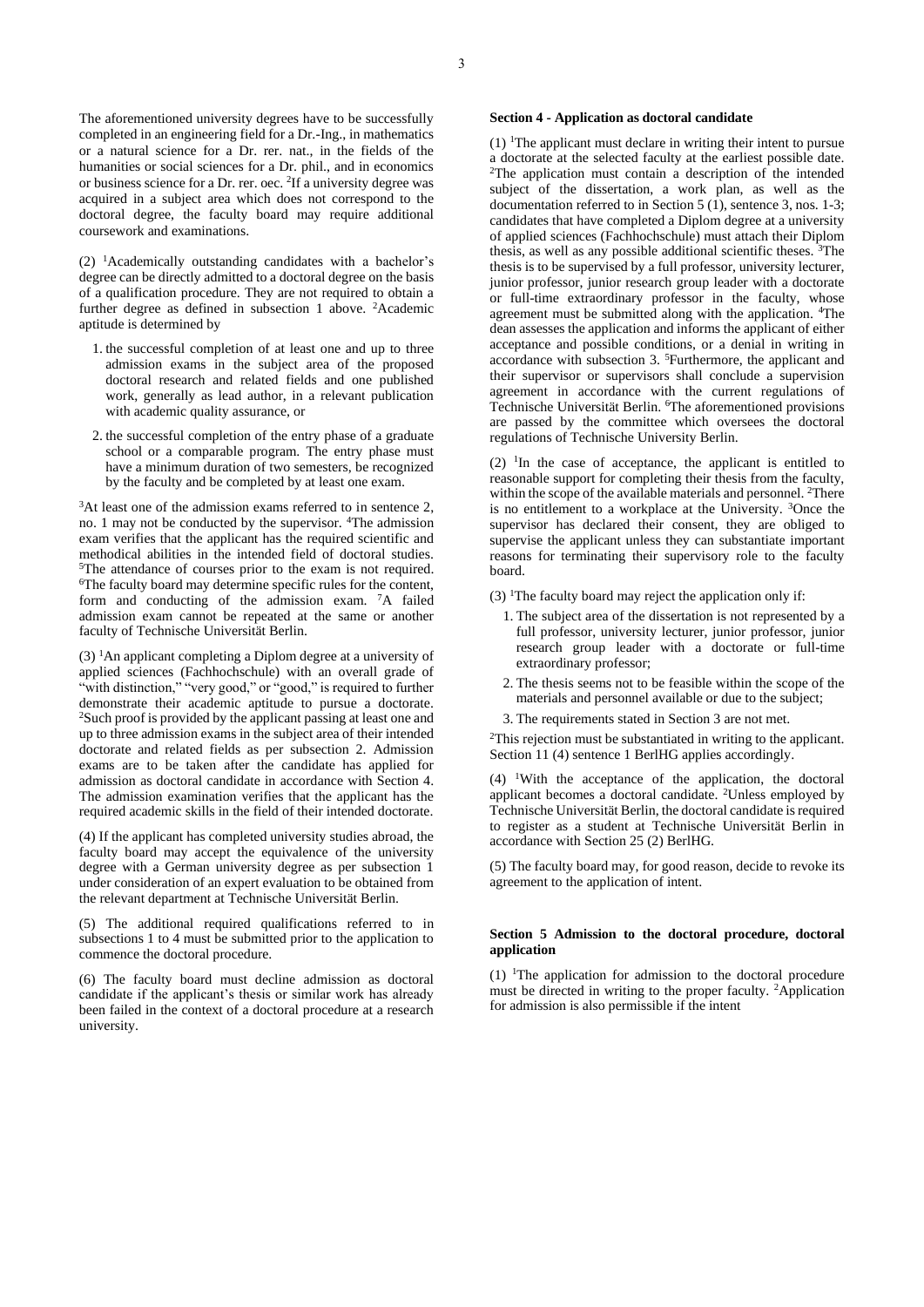to pursue a doctorate has not been previously registered in accordance with Section 4 (1), or if the faculty board has rejected an applicant's registration. <sup>3</sup>The application for admission to the doctoral procedure must include:

- 1. A declaration that the applicant is conversant with the current doctoral regulations at Technische Universität Berlin;
- 2. Documentation as specified in Section 3;
- 3. A curriculum vitae;
- 4. Four printed copies of the dissertation and an electronic version as a pdf file; if there are more than two reviewers, the corresponding number of copies must be submitted;
- 5. Details as to what extent the dissertation or parts thereof have already been published, plus a list of these publications and a copy of each; in the case of co-authored publications, a list of the names of the co-authors and proof of the applicant's own contribution as per Section 2  $(4)$ ;
- 6. A statutory declaration to the effect that the dissertation has been written independently, that aids and sources have been cited and, in cases of co-authored works, that the demonstration of the applicant's own contribution is correct in accordance with point 5;
- 7. A declaration as to whether earlier or concurrently an intent to pursue a doctorate in accordance with Section 4 has been submitted or a doctoral procedure applied for at another university or faculty. If applicable, complete details should be provided concerning the outcome (see also Section 7 (4), sentence 3).

(2) The doctoral applicant may propose the reviewer of the dissertation, whose selection must be justified in writing and submitted together with the application to the doctoral procedure.

(3) The application to the doctoral procedure and all submitted documents will remain with the faculty for up to ten years; thereafter they will be stored in the University Archive.

#### **Section 6 Commencement of the doctoral procedure**

 $(1)$  <sup>1</sup>The dean of the faculty will examine the application for the doctoral procedure and determine whether all required conditions are met. <sup>2</sup>If so, the application to the doctoral procedure will be presented immediately to the faculty board for consultation and decision.

(2) The members of the faculty board as well as other professors and junior professors who are members of the faculty are entitled to inspect the submitted documents.

 $(3)$  <sup>1</sup>If the faculty board approves the application for admission to the doctoral procedure, it will appoint a doctoral committee. <sup>2</sup>This committee consists of a chairperson and at least two reviewers, one of whom should not be a member of Technische Universität Berlin. <sup>3</sup>If one or more of the reviewers is also a coauthor of the doctoral candidate, at least the same number of reviewers must participate who have not had or do not have a cooperative scientific relationship with the doctoral candidate.

 $(4)$  <sup>1</sup>The chair of the doctoral committee must be a full-time professor, university lecturer, junior professor, or a junior research group leader with a doctorate in the faculty.  $(4)$  <sup>2</sup>At least one reviewer must be a full-time professor, university lecturer, junior professor, or a junior research group leader with a doctorate in the faculty.  $3$ In duly justified cases, the faculty may decide that extraordinary (außerplanmäßig) professors whose main occupation and employment is at Technische Universität Berlin may be treated as full professors regarding the evaluation of doctoral theses. <sup>4</sup>A person appointed from the

group defined in sentence 2 as supervisor in accordance with Section 4 (1) will also continue to fulfill the requirements stated in sentence 2 after retirement, as an emeritus professor, or if they change to another university. In such cases, they will continue to be one of the reviewers who is a member of TU Berlin.<sup>5</sup>In accordance with subsection 3 sentence 2 professors at another university or a comparable academic institution from Germany or abroad may also be appointed as reviewers; this includes professors at other universities who are retired or have been released from their duties. <sup>6</sup>Professors at the same or another faculty at Technische Universität Berlin or another university or a comparable academic institution in Germany or abroad may also be appointed as reviewers; this includes professors who are retired or have been released from their duties. <sup>7</sup>In duly justified cases, post-doctoral scholars from Germany or abroad who are not professors may also serve as external or additional reviewers. <sup>8</sup>The faculty board can also appoint reviewers to only evaluate the dissertation. <sup>9</sup>These reviewers may not have a cooperative relationship with the doctoral candidate or be members of the doctoral committee. <sup>10</sup>Their evaluation must be taken into consideration by the doctoral committee. <sup>11</sup>Section 6 (4) sentences 4 to 7 and Section 7 (1 and 2) apply accordingly.

(5) The dean of the faculty will issue the doctoral applicant a written notification informing them of the commencement of the doctoral procedure as well as the members of the doctoral committee and the names of any additional reviewers as per Section 6 (4) sentence 8.

 $(6)$  <sup>1</sup>The dean will immediately inform the applicant if the faculty board rejects their application for admission to the doctoral procedure. <sup>2</sup>The rejection must be substantiated in writing and issued with an instruction concerning the right to appeal. <sup>3</sup>The rejection must be issued by the dean. <sup>4</sup>The dean is required to inform the Executive Board.

#### **Section 7 Evaluation of the dissertation**

 $(1)$  <sup>1</sup>The reviewers will individually and independently judge whether the submitted dissertation fulfills the requirements of a doctorate. <sup>2</sup> In the case of pre-publications, they must do so under consideration of the details regarding significant contributions stated in Section 2 (4) sentence 2.  ${}^{3}$ They will produce written assessments with one of the following classifications:

very good; good; satisfactory: adequate or insufficient.

 $(2)$  <sup>1</sup>Assessments should not be submitted later than three months after the commencement of the doctoral procedure or after submission of an amended version to the dean of the faculty. <sup>2</sup>Copies of the assessments will be submitted to the chair of the doctoral committee by the dean. <sup>3</sup>Any delays must be justified to the chair of the doctoral committee.

(3) Should the majority of reviewers assess the dissertation positively, the chair of the doctoral committee will propose the continuation of the doctoral procedure to the dean.

(4) <sup>1</sup>Should the majority of reviewers assess the dissertation negatively, the dissertation is rejected and the doctoral procedure discontinued. <sup>2</sup>The dean of the faculty will issue the doctoral candidate a written notification informing them of the suspension of the doctoral procedure (as per Section 11 (4) sentence 1). <sup>3</sup>A rejected dissertation may not be presented as a doctoral thesis at another faculty of Technische Universität Berlin.

 $(5)$  <sup>1</sup>In the event that exactly half of the reviewers assess the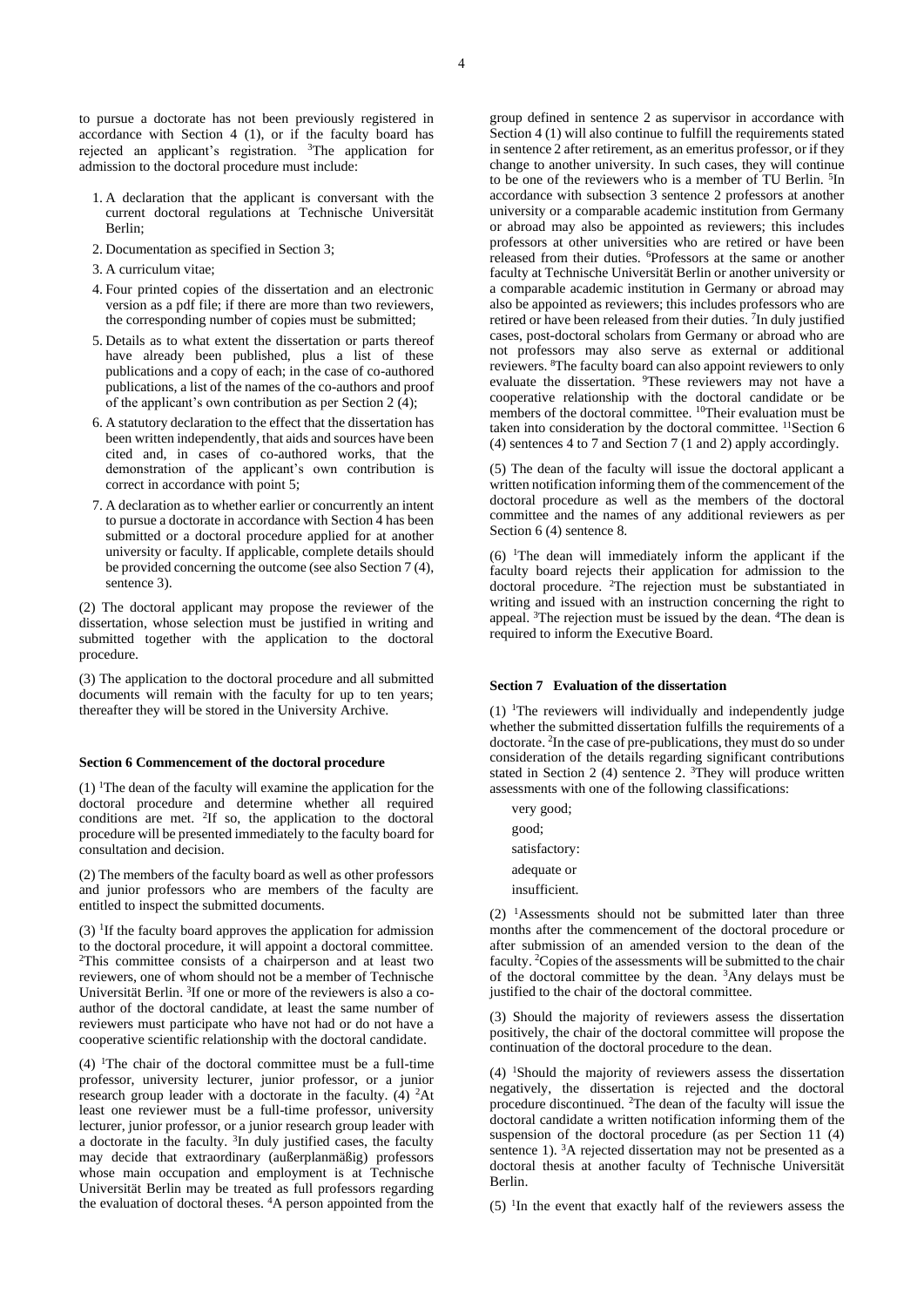<sup>2</sup>The continuation or suspension of the doctoral procedure will then be decided on majority basis.

#### **Section 8 Scientific defense**

 $(1)$  <sup>1</sup>If the doctoral procedure is continued, the dean will arrange with the doctoral committee and the doctoral candidate a date for the scientific defense. <sup>2</sup>The dean will invite the following persons to attend at least 14 days prior to the scheduled date:

- a) Members of the doctoral committee, additional reviewers and the doctoral candidate;
- b) Members of the faculty board, other professors, junior professors, external lecturers, extraordinary professors or honorary professors as well as teaching and research associates with doctorates who are members of the faculty, and the members of the Executive Board;
- c) Upon receipt of a justified proposal by a reviewer, the doctoral candidate, or members of the faculty board: additional scientists who do not have to be members of Technische Universität Berlin.

<sup>3</sup>The dissertation is displayed for review by the persons referred to in sentence 2 for a period of at least 14 days prior to the scientific defense. <sup>4</sup>Members of the doctoral committee, full professors, and members of the faculty board will have access to the evaluations in accordance with Section 7. <sup>5</sup>The dean may grant access to the evaluations to the persons cited under sentence 2, letter c). <sup>6</sup>The respective faculty board may also grant access to the evaluations to the doctoral candidate before the scientific defense.

(2) <sup>1</sup>The scientific defense is open to the University public; the chair of the examination board should, upon application from the candidate, admit non-members of Technische Universität to the scientific defense. <sup>2</sup>The scientific defense is usually held in German or English; the chair of the doctoral committee may permit exceptions provided that all members of the doctoral committee are in agreement. <sup>3</sup>The presence of the doctoral candidate as well as all members of the doctoral committee is required during the entire defense. <sup>4</sup>In duly justified cases external reviewers may take part in the defense via video and audio transmission with the agreement of the doctoral candidate and other members of the doctoral committee as well as the dean. <sup>5</sup>This then counts as being present. <sup>6</sup>If the candidate or a member of the doctoral committee is unable to attend the scientific defense in person as a consequence of circumstances beyond their control, the chair of the committee may, with the agreement of the dean, agree to their participation via video and audio transmission. <sup>7</sup>This then counts as the person being present. <sup>8</sup>Should the entire doctoral committee be unable to attend the scientific defense in person due to circumstances beyond their control, the chair of the committee may, with the agreement of the candidate and other members of the committee as well as the dean, agree to the scientific defense being conducted by video and audio transmission in the form of an online conference. <sup>9</sup> If participants only attend via video and audio transmission or if the entire defense is conducted in virtual format, this is only possible if the requisite technical and data privacy requirements are provided and if the principle of oral examination, the presence of the University public and the principle of collegiality regarding the discussion and awarding of grades by the doctoral committee can be guaranteed.

(3) <sup>1</sup>The scientific defense consists of a talk on the dissertation lasting normally 30 minutes given by the doctoral candidate and a subsequent discussion with the reviewers regarding the subject area of the dissertation. <sup>2</sup>Thereafter, with the consent of the doctoral committee chair, the audience may direct questions to the doctoral candidate on the subject of the dissertation. <sup>3</sup>This discussion normally lasts one hour. <sup>4</sup>The scientific defense lasts at least 90 minutes but should not exceed 120 minutes.

(4) <sup>1</sup> Immediately after the scientific defense, the doctoral committee will decide in a non-public meeting whether the doctoral candidate has passed the scientific defense with the classification:

very good; good;

satisfactory or

acceptable or if the candidate has failed the defense.

<sup>2</sup>Additionally, the doctoral committee aggregates the decisions of the reviewers into a joint decision of very good, good, satisfactory, or acceptable. <sup>3</sup>If the doctoral candidate has passed the scientific defense, the doctoral committee will decide on the basis of the joint decisions concerning the dissertation and scientific defense whether the doctoral procedure has been passed overall with either:

distinction (or summa cum laude);

very good (or magna cum laude);

good (or cum laude) or

or passed (or rite).

<sup>4</sup>The overall decision "passed with distinction" may only be awarded if all reviewers assessed the dissertation as "very good," without qualification, and the scientific defense has been assessed as "very good" without qualification by all members of the doctoral committee.

 $(5)$  <sup>1</sup>A written record should be prepared regarding the scientific defense, containing (at least) the following information:

- **-** Place, date and duration of the scientific defense;
- **-** Name of the doctoral candidate;
- **-** Title of dissertation;
- **-** Members of the doctoral committee;
- **-** Assessment of the dissertation;
- **-** The topics and the proceedings of the scientific defense;
- **-** Assessment of the scientific defense;
- **-** General evaluation;
- **-** Remarks concerning the publication;
- **-** Attendance list.

<sup>2</sup>This record is to be signed by the members of the doctoral committee present.

 $(6)$  <sup>1</sup>The chair of the doctoral committee immediately informs the doctoral candidate of the result and issues a preliminary certificate. Minor or stylistic modifications to the dissertation may be agreed between the doctoral candidate and the doctoral committee. <sup>2</sup>The dean will be informed of the overall result of the doctorate and will advise the faculty board thereof.

 $(7)$  <sup>1</sup>If the candidate does not pass the scientific defense as per subsection 4, they may within eight weeks of being informed thereof request a repeat of the defense. <sup>2</sup>The repeat of the scientific defense takes place within 12 months of the publication of the assessment. <sup>3</sup>The above subsections apply accordingly. <sup>4</sup> If the doctoral candidate has initiated the reconsideration procedure within this same period in accordance with Section 8b, this suspends the deadline for requesting a repeat of the scientific defense until the reconsideration procedure is concluded; in this case, the repeat of the scientific defense must be requested no later than two weeks after the conclusion of the reconsideration procedure. <sup>5</sup>The doctoral procedure will be discontinued if the doctoral candidate does not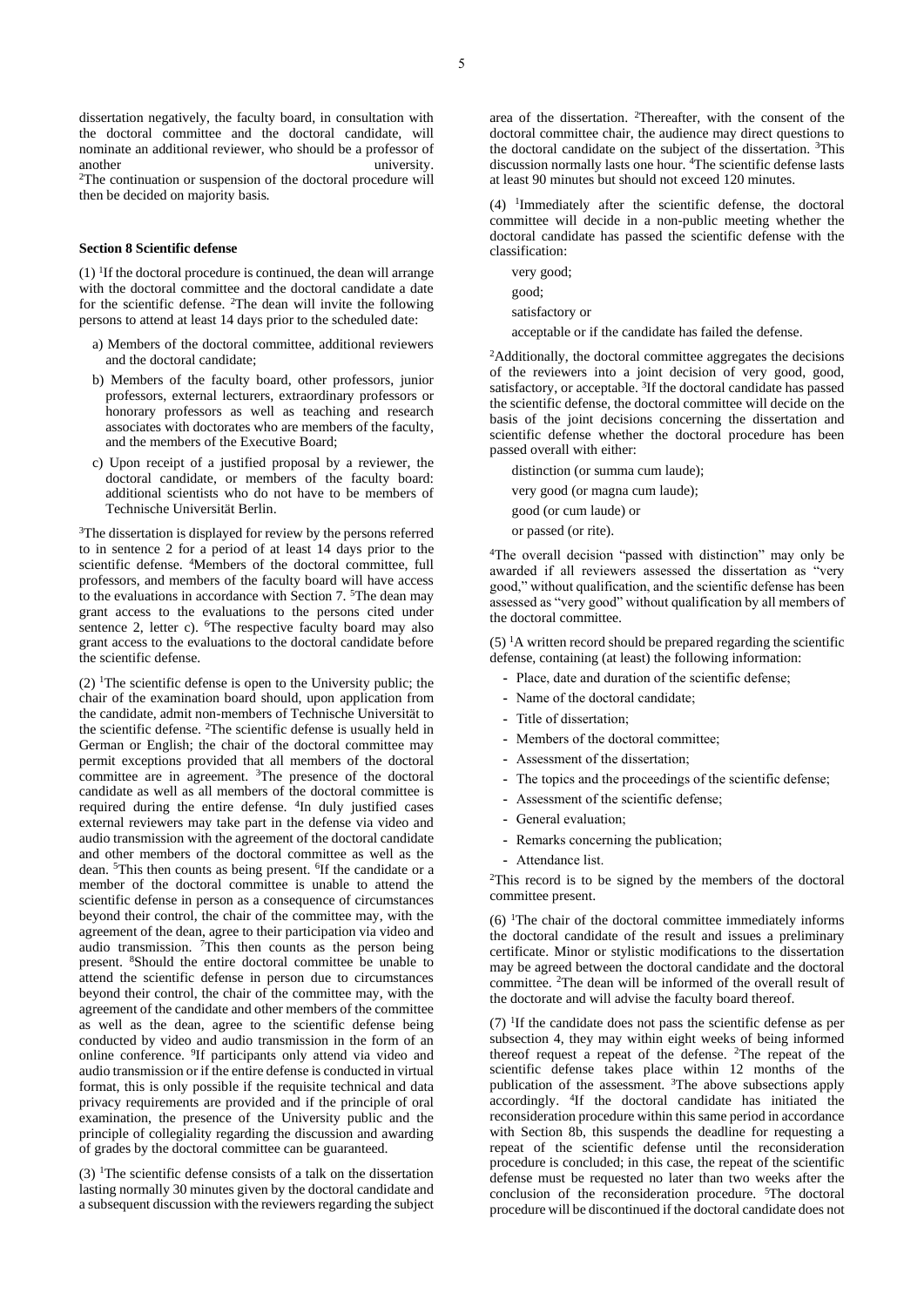request a repeat of the scientific defense or if they do not pass the repeated scientific defense. <sup>6</sup>The doctoral candidate is to be informed of the discontinuation of the doctoral procedure as per Section 11 (4).

#### **Section 8a Inspection of files**

<sup>1</sup>In accordance with Section 29 of the Administrative Procedure Act (*Verwaltungsverfahrensgesetz* - VwVfg), inspection of files is possible during the ongoing doctoral procedure. <sup>2</sup>Furthermore, inspection of files is also possible within one year following the end of the procedure.  $3$ The doctoral candidate must submit a request to the dean.

#### **Section 8b Reconsideration procedure**

(1) <sup>1</sup>The doctoral candidate may appeal against the evaluations of the individual reviewers according to Section 7 (1), as well as against the evaluation of the scientific defense by the doctoral committee according to Section 8 (4), after the overall evaluation has been announced, to have the evaluations revised and amended. <sup>2</sup>The original evaluations may not be changed to the disadvantage of the doctoral candidate.

(2) <sup>1</sup>The doctoral candidate must submit the request for the reconsideration procedure to the dean within eight weeks of the announcement of the overall evaluation. <sup>2</sup>The request for reconsideration must include an explanation regarding which specific evaluations the candidate is appealing.

 $(3)$ <sup>1</sup>The dean forwards the appeal to the chair of the doctoral committee. <sup>2</sup>The reviewers affected by the appeal or - in the case of an appeal against the evaluation of the scientific defense, the doctoral committee - reconsider their evaluation, taking into account the arguments presented in the request for the appeal, and provide a statement in writing. 3The doctoral committee reevaluates the doctoral work while considering this statement and documents the result of the reconsideration procedure in writing. <sup>4</sup>This summary must be presented to the dean within three months of the start of the reconsideration procedure.

(4) The dean informs the doctoral candidate of the result of the reconsideration procedure in writing.

#### **Section 9 Publication of the dissertation**

 $(1)$  <sup>1</sup>Before the doctorate can be awarded to the candidate after passing the scientific defense, the dissertation must be made accessible to the scientific public in an appropriate manner through duplication and dissemination within twelve months following the scientific defense. <sup>2</sup>This period may be extended in duly justified cases and on application to the faculty.

(2)  $\rm{^1A}$  dissertation is deemed to have been made accessible to the scientific public in an appropriate manner if the author provides the University Library free of charge a copy of the thesis in the version approved by the doctoral committee for the purpose of dissemination. <sup>2</sup>The University Library determines if the copy provided fulfills the relevant requirements. <sup>3</sup>The dissertation can be submitted in the following formats:

- 1. One bound and durable copy and an identical electronic version, whose data format and data carrier must conform to the requirements of the University Library, or
- 2. Fifteen bound and durable copies in letterpress, or
- 3. In the case of monographs and as long as a commercial publisher agrees to distribute and commits by contract to make the work available on the market for four years, three copies indicated as a dissertation on the copyright page and stating Technische Universität Berlin as the place of

dissertation.

 $(3)$  <sup>1</sup>The copies provided to the University Library must include a dissertation title page according to the requirements of the University. <sup>2</sup>A sample of the title page is available at the University Library.

(4) Furthermore, the candidate has to transfer the abstract electronically as per Section 2 (2), sentence 5 to the University Library for the purpose of its dissemination via bibliographic databases.

#### **Section 10 Awarding the doctorate**

(1) The dean completes the doctorate procedure by presenting the doctoral certificate as soon as the doctoral candidate has fulfilled the criteria specified in Section 9.

(2) The bilingual certificate (German/English) states the subject, the overall assessment of the doctoral procedure, the date of the scientific defense, and bears the dated signatures of the president and the dean, as well as the seal of Technische Universität Berlin.

(3) The awarding of the doctoral certificate entitles the doctoral candidate to use the respectively awarded title.

(4) The faculty administration maintains a file of submitted doctoral applications and awarded doctorates.

#### **Section 11 Withdrawal of the doctoral application, Suspension of the doctoral procedure**

(1) The faculty can only comply with a doctoral candidate's request for withdrawal of the doctoral application if no written evaluation has been submitted.

(2) <sup>1</sup>Should the doctoral candidate fail or refuse to comply with a request from the dean with respect to the doctoral procedure without providing acceptable reason to the faculty board, or if the doctoral candidate fails to submit the revised version of a dissertation in the prescribed format without providing good reason within a period of twelve months after a positively assessed scientific defense, the doctoral procedure will be discontinued by decision of the faculty board. <sup>2</sup>The same also applies if, after a written opinion from a reviewer has been submitted, the doctoral candidate states that they do not wish to continue the doctoral procedure.

 $(3)$  <sup>1</sup>If it is determined prior to awarding the doctoral certificate that the doctoral candidate has deliberately made scientific misrepresentations, the faculty board will decide, upon providing the doctoral candidate opportunity to comment on these accusations, whether the doctoral procedure should be continued. <sup>2</sup> If there are doubts concerning the validity of the accusations, the procedure will be suspended until clarification.

(4) <sup>1</sup>The dean must issue, substantiate and provide the notifications including an instruction concerning the right to an appeal in writing. <sup>2</sup>The Executive Board is to be notified.

#### **Section 12 Joint doctoral procedure with foreign educational institutions**

(1) In order to foster international cooperation, the faculty may conduct a joint doctoral procedure with foreign universities or comparable educational institutions.

(2)  $\text{I}$ The framework for the joint doctoral procedure shall be established on an individual basis in a contractual agreement stipulating that the provisions of these doctoral regulations apply to the joint doctoral procedure. 2Any deviation from these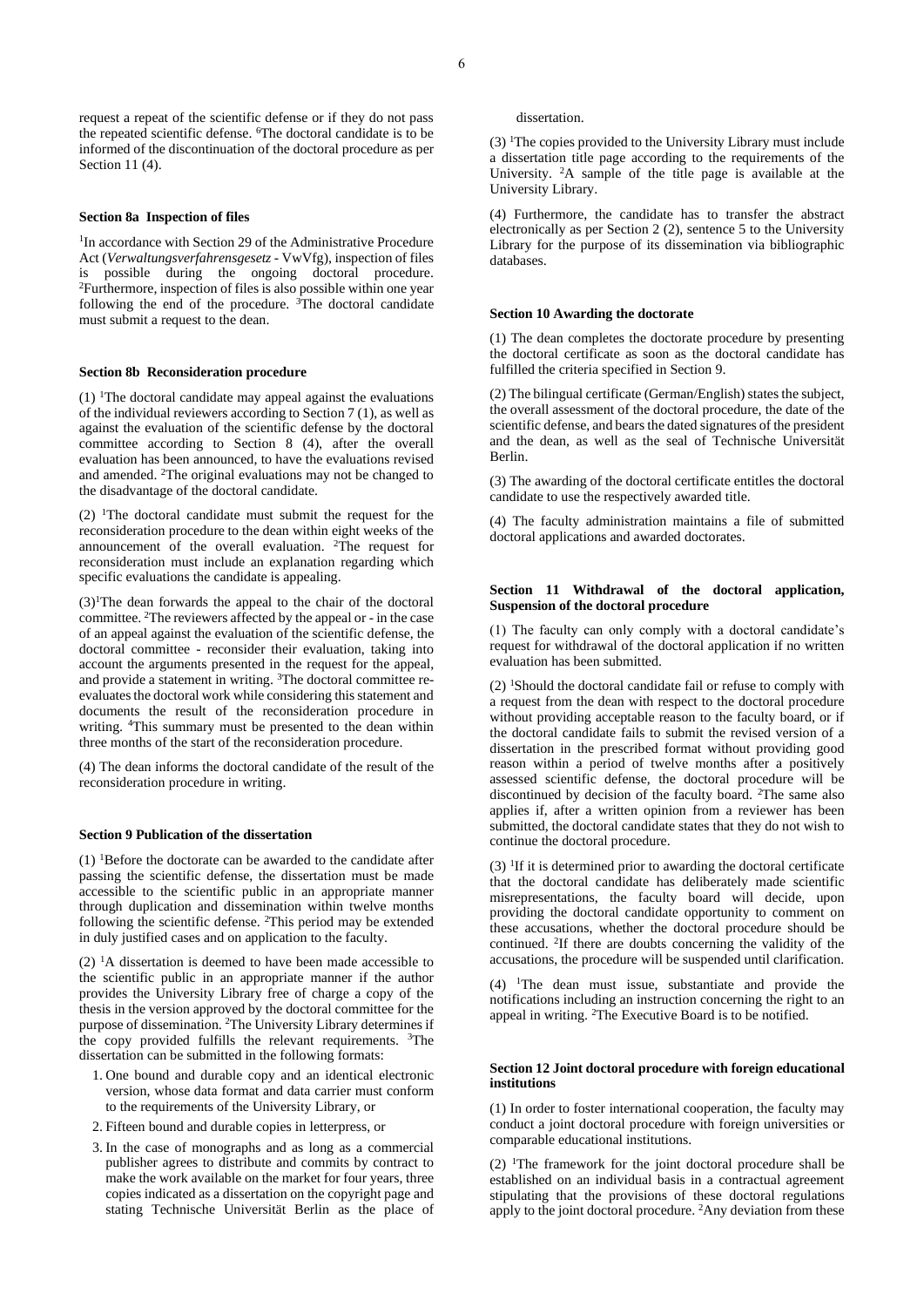doctoral regulations may be incorporated within the contractual provision in accordance with the following provisions.

(3) It must be ensured that the acquired degree can be held in the country where the foreign university or comparable educational institution with which the contract is to be concluded is located.

(4) <sup>1</sup>The submission of a dissertation and a scientific defense is required for the joint doctorate. <sup>2</sup>In the event that the dissertation and/or the scientific defense are completed in the national language of the foreign university/comparable educational institution, or a language other than German, a written abstract and/or summary must be provided in German. <sup>3</sup>A significant part of the work on the dissertation must be completed at Technische Universität Berlin.

(5) Apart from the chair of the doctoral committee, each university or comparable educational institution should employ the same number of reviewers to assess the joint doctorate.

(6) The doctoral documents are retained by the university or comparable educational institution where the oral defense takes place; the other university or comparable educational institution will also receive a copy.

(7) A bilingual doctoral certificate referring to the joint doctoral procedure and stating the doctoral degree to be held in the respective country will be issued by the university or comparable educational institution where the scientific defense took place, and signed and sealed by both universities or comparable educational institutions.

#### **Section 13 Honorary doctorates**

(1) <sup>1</sup>At the request of a faculty, Technische Universität Berlin may award, by decision of the Academic Senate, the following academic degrees in recognition of outstanding academic merit pertaining to one of its functions: Dr.-Ing. E. h. (Honorary Doctor of Engineering Sciences), Dr. rer. nat. h. c. (Honorary Doctor of Natural Sciences), Dr. phil. h. c. (Honorary Doctor of Philosophy) and Dr. rer. oec. h. c. (Honorary Doctor of Economic Sciences). <sup>2</sup>The recipients may not be a member of Technische Universität Berlin.

 $(2)$  <sup>1</sup>The resolutions of the faculty board require two readings. <sup>2</sup>Both ballots are secret.

(3) <sup>1</sup>The Academic Senate must also decide on the awarding of an honorary doctorate. <sup>2</sup>Details regarding this are governed by the regulations of the Academic Senate.

(4) An additional conferral of an academic honorary degree according to subsection 1 is only possible if a previous conferral was made by another university and for other reasons.

(5) The honorary doctorate is awarded by presenting the certificate, which is signed by the president and the dean, bears the seal of Technische Universität Berlin and states the merits of the doctorate holder.

(6) All German-speaking universities will be notified of the conferral of the degree by the Executive Board of Technische Universität Berlin.

#### **Section 14 Revocation of a doctorate**

(1) A doctoral degree awarded by TU Berlin can be withdrawn if

- 1. it is subsequently established that the holder acquired the degree by cheating, threat, bribery or negotiation against payment, or did not meet essential requirements;
- 2. the holder has proven themselves unworthy of holding the

(2) <sup>1</sup> If the faculty board determines that sufficient grounds for suspicion exist pursuant to subsection 1, it shall appoint a doctoral committee in accordance with Section 6 (3) and begin the revocation procedure. <sup>2</sup>The doctoral supervisor cannot be a member of this committee.

(3) <sup>1</sup>The doctoral committee reviews whether the grounds for revocation of the doctoral degree as stated in subection 1 are met and submits a recommendation with a detailed explanation to the TU Berlin Executive Board. <sup>2</sup>The doctoral candidate is to be given the opportunity to comment. <sup>3</sup>A written record must be kept if this is done orally.

(4) <sup>1</sup>The TU Berlin Executive Board takes a decision based on the recommendation of the doctoral committee. <sup>2</sup>The holder of the doctorate is to be informed of this decision in writing. <sup>3</sup>The decision must be substantiated and issued with an instruction concerning the right to appeal. <sup>4</sup>The decision to revoke the doctoral degree includes the requirement to return the doctoral certificate to TU Berlin and the withdrawal and destruction of any copies as well as revocation of the right to use the title of doctor.

 $(5)$  <sup>1</sup>A revocation procedure is not initiated if the doctoral degree was awarded 20 years or more prior. <sup>2</sup>The initiation of a revocation procedure posthumously is excluded.

#### **Section 14a Revocation of an honorary doctorate**

(1) An honorary doctorate awarded by TU Berlin can be withdrawn if

- 1. it is subsequently established that the holder acquired the degree by cheating, threat, bribery or negotiation against payment, or did not meet essential requirements;
- 2. the holder has proven themselves unworthy of holding the doctoral degree through subsequent scientific misconduct.

(2) <sup>1</sup> If the faculty board determines that sufficient grounds for suspicion exist pursuant to subsection 1, it advises in two readings whether the requirements for revocation of the honorary doctorate as stated in subsection 1 have been met. <sup>2</sup>The holder of the honorary doctorate is to be given the opportunity to comment. <sup>3</sup>A written record must be kept if this is done orally. <sup>4</sup>Voting on possible revocation is conducted in secret. The result of the vote is sent to the Academic Senate for a final decision.

(3) <sup>1</sup>The TU Berlin Executive Board takes a decision based on the recommendations of the faculty board and Academic Senate. <sup>2</sup>The holder of the honorary doctorate is to be informed of this decision in writing. <sup>3</sup>The decision must be substantiated and issued with an instruction concerning the right to appeal. <sup>4</sup>The decision to revoke the honorary doctorate includes the requirement to return the certificate to TU Berlin and the withdrawal and destruction of any copies as well as revocation of the right to use the title of honorary doctor.

(4) All German-speaking universities will be notified of the revocation of the degree by the Executive Board of Technische Universität Berlin.

(5)  $\mathrm{^{1}A}$  revocation procedure is not initiated if the honorary doctorate was awarded 20 years or more prior. <sup>2</sup>The initiation of a revocation procedure posthumously is excluded.